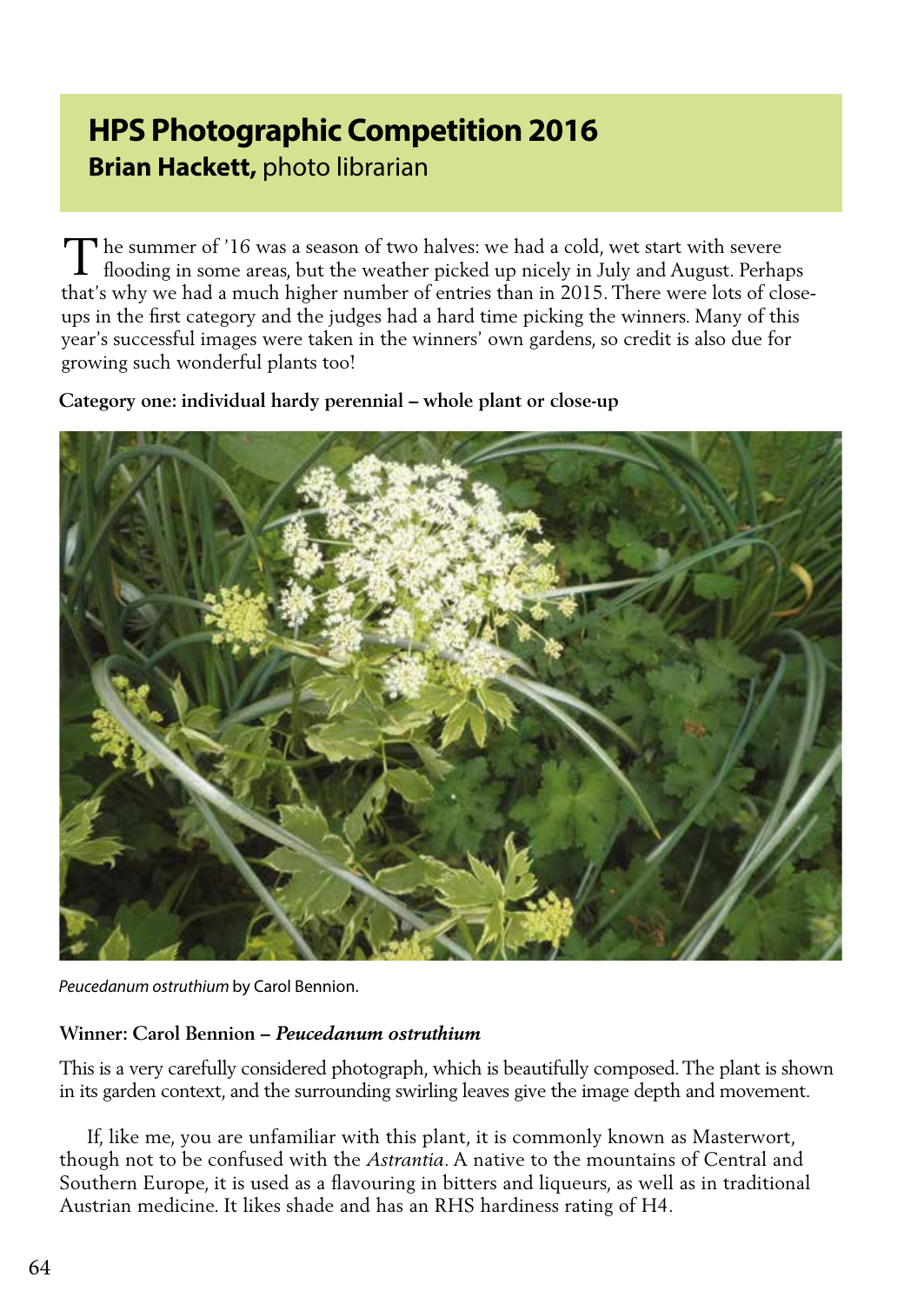## **2nd Place: Hilary Hutson**  *– Athyrium niponicum* **var**  *pictum*

The judges loved the subtle colouring of this picture and its beautiful balance. The image contains interesting shapes and layers. Generally this is a contemplative image that repays careful viewing.



*Athyrium niponicum* var *pictum* by Hilary Hutson.



*Rhododendron* 'Patty Bee' by John Ryden.

**Category two: a plant grouping, border, garden view or HPS event Winner: Kelly Baldry –** *Stipa tenuissima* **and** *Osteospermum jucundum*  **at The Cedars Hotel, Loughborough (see front cover)**

The judges described this as a vision of grasses, with subtle lighting and a beautiful composition. Kelly was among the prize winners last year, and he's done even better this time around with both first and third places. *Nassella tenuissima* is a synonym of the popular *Stipa tenuissima.*



# **3rd Place: John Ryden –**  *Rhododendron* **'Patty Bee'**

This image struck the judges as very painterly, with the quality of a still life. The flowers are shown to great effect against the dark background. A very striking picture of a dwarf rhododendron.